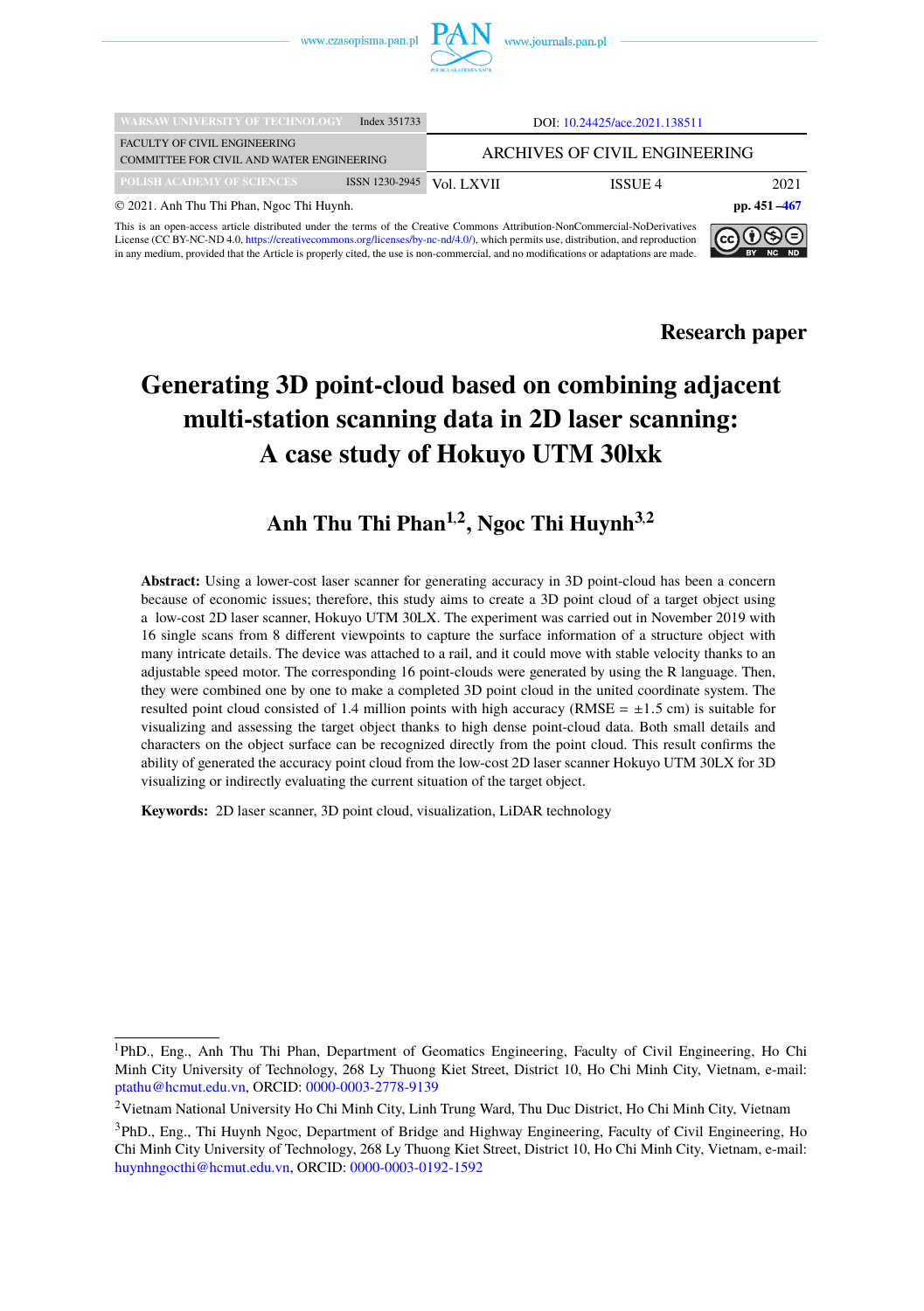# **1. Introduction**

LiDAR scanning technology has been popularly used in various fields for many purposes, such as civil; architecture; archeology; agriculture; transportation; and military applications [\[1–](#page-14-1) [4\]](#page-14-2). Terrestrial Laser Scanner (TLS) is handy to virtually rebuild the historical heritage because this laser scanning technique does not damage the object due to non-touch interaction in the scanning stage [\[5,](#page-15-0) [6\]](#page-15-1). Moreover, LiDAR technology helps construction management, such as evaluating the building's status  $[7, 8]$  $[7, 8]$  $[7, 8]$ . Scan to BIM proposes a helpful technique for the near future in building and managing construction information  $[9-12]$  $[9-12]$ . For this technique, thousands of scanning points can be collected in a single second. As a result, a dense point cloud that captures the object's shape can be created by one scan in several minutes.

A point cloud, popularly known as a set of data points in space, represents an object's 3D shape. Each point has its coordinate in a 3D dimensional coordinate system. Using point cloud for 3D representation came into popularity recently due to the fact that point clouds can display 3D images of a given object with high resolution [\[13,](#page-15-6) [14\]](#page-15-7). Moreover, the point cloud can be used for reconstructing the 3D model of the objects [\[15,](#page-15-8)[16\]](#page-15-9). However, a significant problem in generating point clouds is the complexity of point clouds and 3D objects in the real world.

The image-matching method merits consideration as a promising solution. Because of low operation and hardware costs, and the development of many types of low altitude UAVs, UAV aerial photogrammetry has been applied in many application areas  $[18–22]$  $[18–22]$ . The imagebased point clouds are utilized like laser scanner-based point clouds or used together [\[23](#page-15-12)[–26\]](#page-16-0). However, the accuracy of the image-based point clouds depending on the image processing algorithm and image quality. The generated point clouds also contain many noisy points.

Precise 3D point clouds can be generated by utilizing a Terrestrial Laser Scanner (TLS). Their advantages have been mentioned in many types of research [\[27,](#page-16-1)[28\]](#page-16-2); Therefore, surveying and mapping work have been more comfortable due to the continuous development of new technology, primarily 3D technology. However, cost is the largest concern surrounding the utilization of laser devices. A 3D laser scanner that can produce good quality and detailed visualization of the point cloud is very high; however, the cost can vary from tens to hundreds of thousands of dollars for a single device. Such devices are uneconomical for small projects in developing countries. Using a device that costs a few several thousand dollars can be considered a good solution for applying LiDAR scanning technology because of the limited cost.

This research aims to evaluate the ability to generate accurate 3D point clouds using a lowcost 2D laser scanner. The research's goal is to create a 3D point cloud that describes the geometry shape of the object's surface using a 2D laser scanner which is not designed for surveying purposes. For collecting data, the Hokuyo UTM 30LX laser scanner is used. This device's cost is only 3500 dollars and many times as cheap as a standard 3D laser scanner. Three main problems need to be solved to achieve the research objective: (i) creating a 3D point cloud from the nadir and oblique scanning, (ii) registering data from multi-scanning stations, and (iii) evaluating the quality of the resulted point-clouds. In general, a 3D terrestrial laser scanner quickly obtains a full image of the object's surface in experimental conditions because it can rotate 360 degrees. The emitter is mounted on a device's body that contains a mirror that reflects the laser and directs it toward the point detected; however, the 2D laser scanners collect data in the scanning line. The device and the object must have relative movement to obtain an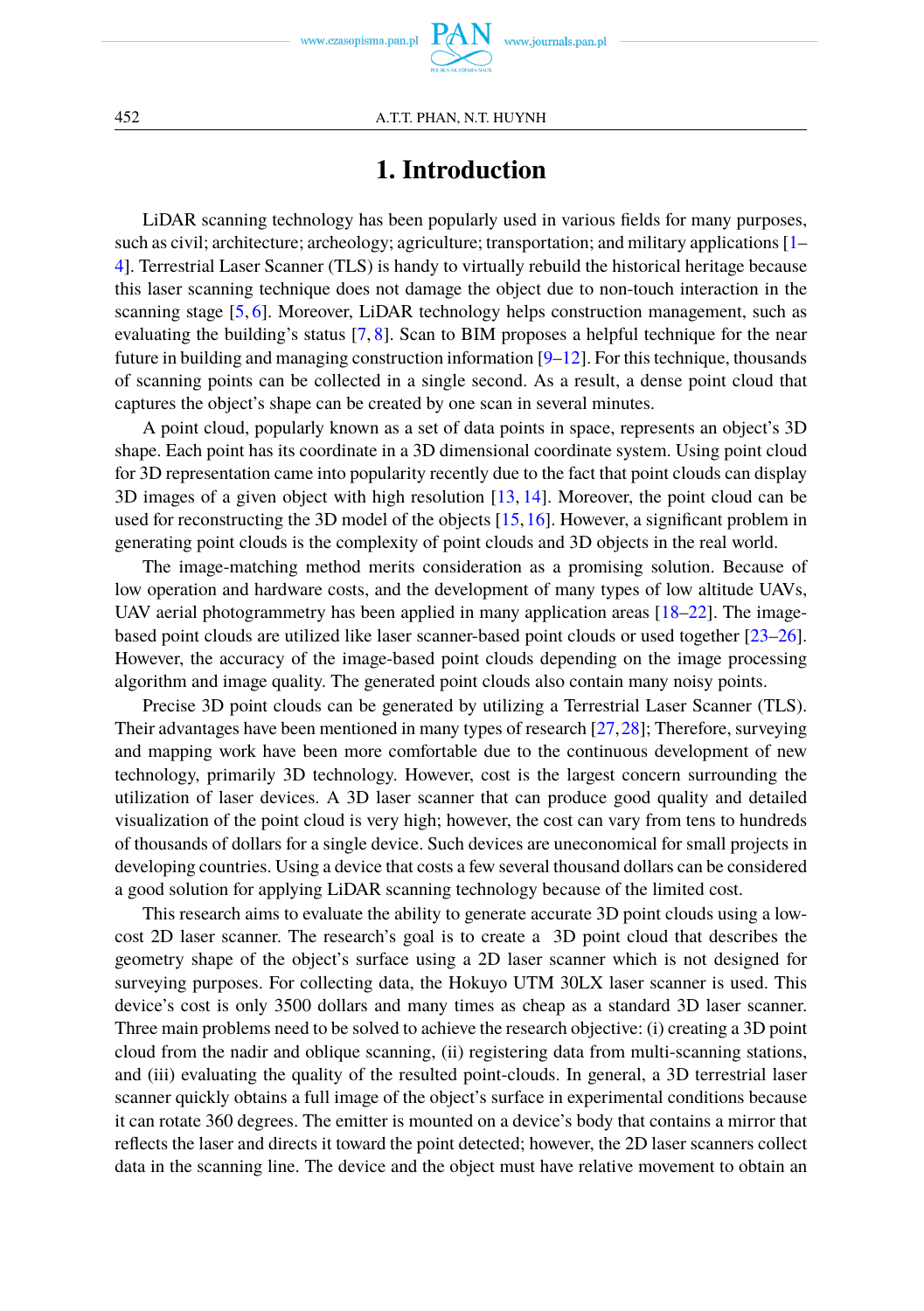

image of the respective surface. In other words, to create a 3D point cloud of an object using a 2D laser scanner, either the device moves or the device is fixed and the object moves. In this study, to solve the data collecting problem, the device is mounted on a frame and moves under the motor's power. The target object would be observed in different positions by the scanner to get the full image of the object. Then, many point clouds will be fused to make a complete image of the object. For each station, both nadir and oblique scanning is performed to capture data. Thus, the tilt angle of the scanning plane needs to be adjusted before incorporating both the nadir and oblique scan data together.

The registration of clouds to create a complete point cloud of the object is done sequentially for each station, after which the data of all stations is linked together. This process is carried out by identifying four tie points to solve the affine transformation model parameters. The evaluation of the model's accuracy is done through direct measurement and the measurement results on the point cloud. This study's expected result is the complete 3D point cloud of the target object that can be visualized the object's surface in detail and accuracy. Recently, many open-source tools and software have become available. They are supported for point cloud processing. Therefore, using a non-survey grade laser scanner for generating a 3D point cloud has become a more feasible option.

## **2. The experiment**

### **2.1. System description**

The device used in this research is a non-survey-grade laser scanner – Hokuyo UTM 30LX. It is a 2D laser scanning range finder that captures distances and reflectance intensity in a plane. The laser scanner uses the principle of distance measurement, in which a laser pulse is sent out and reflected from a target object's surface. Then, it returns to the device. The time-of-flight principle obtains the distance. The used laser scanner is a lightweight, compact device. In detail, its external dimension (W  $\times$  D  $\times$  H) is 60  $\times$  60  $\times$  85 mm with a weight of only 370 g. The field of view is  $270°$  with an angular resolution of  $0.25°$ , which results in 1080 distance<br>measurements per line during 25 milliseconds. The device uses a wavelength of  $905$  pm. It can measurements per line during 25 milliseconds. The device uses a wavelength of 905 nm. It can detect an object in a range of 0.1 m up to 30 m with an accuracy of 30 mm to 50 mm. The minimum width saw at 10 m is 130 mm. The detailed specification of the scanner given by the distributor is summarized in Table [1.](#page-3-0)

The 2D laser scanner collects data in line; therefore, the scanner must move along the target object to get the complete surface information of the target's surface. For this reason, the continuous and stable movement will give the best data quality. The scanner is mounted on an aluminum frame. An adjustable speed motor is equipped behind the frame and drives the device through a rubber transmission system with slightly annual vibration from the device's movement. As a result, the device can move along the rail with 1.5 m of length. The moving velocity can be set as a constant by a speed controller (Fig. [1\)](#page-3-1). However, the target object may be taller than the installation height of the device. In this case, the scanning plane can be adjusted by rotating the aluminum plate. The laser scanner is mounted to capture data in the oblique scanning with different oblique angles.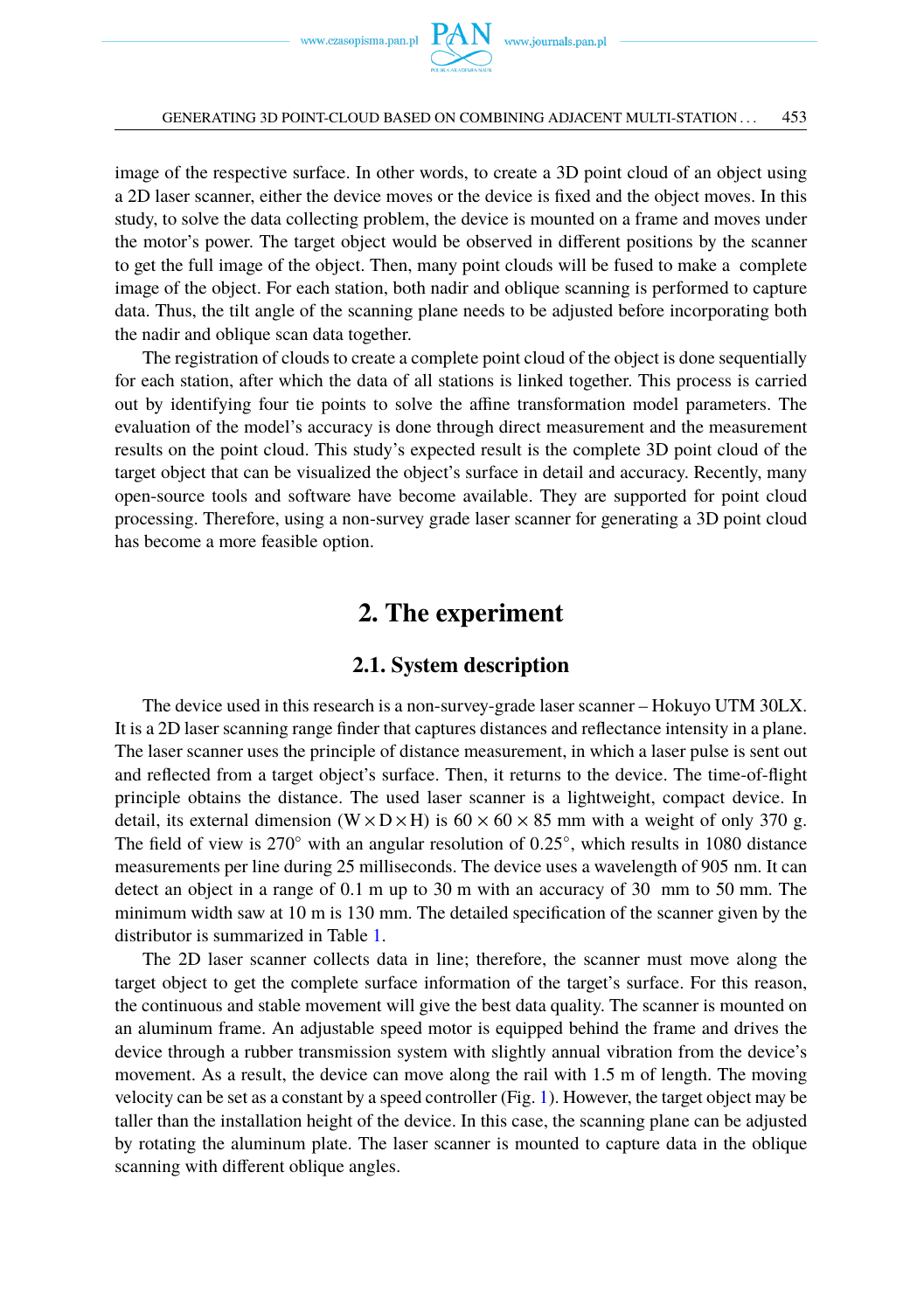

| Model No.                                  | UTM-30LX                                                                  |  |  |
|--------------------------------------------|---------------------------------------------------------------------------|--|--|
| Prices                                     | 3500 USD                                                                  |  |  |
| Power source                               | 12 V DC $\pm 10\%$ (Current consumption: Max: 1 A, Normal: 0.7 A)         |  |  |
| Light source                               | Semiconductor laser diode ( $\lambda = 905$ nm) Laser safety Class 1(FDA) |  |  |
| <b>Detection Range</b>                     | 0.1 to 30 m (White Square Kent Sheet 500 mm or more), max. 60 m           |  |  |
| Accuracy                                   | 0.1 to 10 m: $\pm 30$ mm, 10 to 30 m: $\pm 50$ mm <sup>*1</sup>           |  |  |
| Scanning time                              | $25 \text{ ms}$                                                           |  |  |
| Field of view                              | Up to $270^\circ$                                                         |  |  |
| External dimension $(W \times D \times H)$ | $60 \times 60 \times 85$ mm                                               |  |  |
| Weight                                     | 370 g                                                                     |  |  |

#### Table 1. Main specification of 2D Laser scanner Hokuyo UTM 30LX

<span id="page-3-1"></span>

Fig. 1. Illustration of the laser scanner system. The Hokuyo UTM 30LX laser scanner is mounted on an aluminum frame. It can move along the rail under motor power

## **2.2. Testing object**

For collecting data conveniently, an object located at the Vietnam National University campus- Ho Chi Minh University of Technology, Vietnam is chosen. Its structure is complex, with many angles and details (Fig. [2\)](#page-4-0). This object can be separated into three parts: base, head, and body. It is approximate 2.2 meters in height and 0.7 meters in width of the head portion. The base is flat and has a gear shape with nine teeth. The body reduces in size from the base to 45 cm in height, where it increases in size again. Many bumps around the body can be visualized clearly. The head has four prominent faces with different shapes. Each face is almost flat with many small humps and bumps to make the decorating details. There are many characters arranged on the object's surface. It is challenging to directly measure all of the details to get a precise overview of the object.

<span id="page-3-0"></span>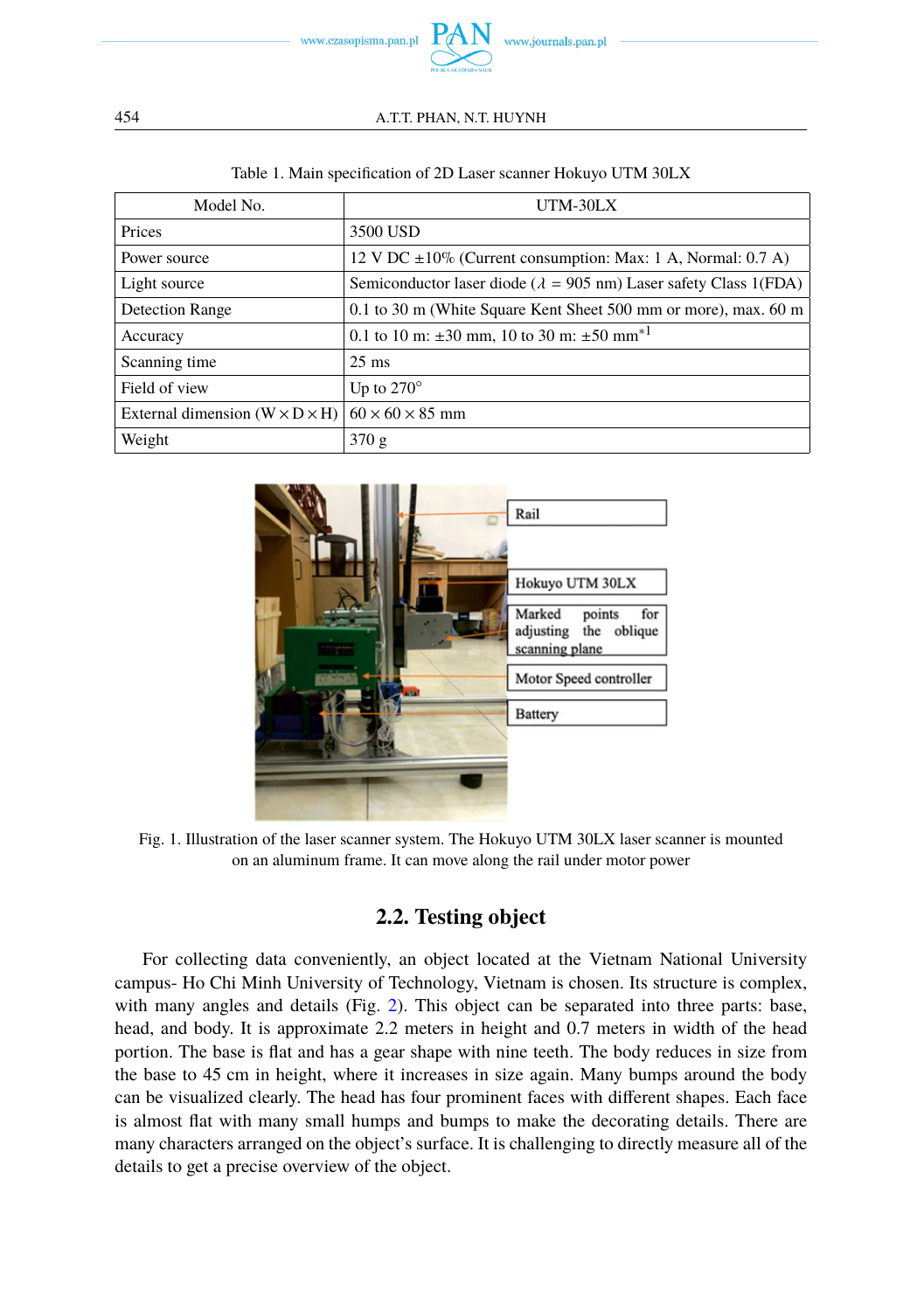

<span id="page-4-0"></span>

Fig. 2. The target object located at the campus of Ho Chi Minh City University of Technology-VNU. This object includes three main parts (base, body, and head) with many intricate details on its surface

### **2.3. Data acquisition**

The using laser scanner, Hokuyo UTM30 LX, is a single beam 2D laser scanner in this study. When a laser pulse hits the object, it will return to the device. The object surface's contact position is recorded as one scanning point, which will be identified based on the scanning angle and range value. The laser pulse cannot go past the object. It is clear that in one scan, only the front surface of the object can be captured. The rest of the object, hidden, cannot be captured because of the target object's complex shape. Therefore, to get the entire data for visualizing a 3D image of the object, data must be collected in many stations.

Moreover, the head's particular shape is the combination of 4 surfaces with four right angles. The scanner must be set in front of those surfaces and corners to get the good quality in details of point clouds. As a result, eight stations were set up in front of four faces and four corners of the head, at an observed distance of approximately 2.0 meters (Fig. [3\)](#page-5-0).

As mentioned above, the data is capture in a plane by using a 2D laser scanner. For getting the whole image of the target object, the scanner must move along the rail under the support of motor power. Moreover, the length of rail is limited. It is shorter than the height of the target object; hence, it is necessary to change the scanning plane's position for getting data that can cover the upper or lower part of the object from the horizontal line in nadir scanning.

The experiment was carried out on a shady day in November of 2019. Many 3M reflective stickers made of PMMA top film layer giving high reflectance were attached to the object's surface for combining data to collect data fully. Eight positions around the object mentioned above were chosen to set the devices. From that position, the scanner could capture the entire surface of the object. The scanner is set to move vertically. The controller can adjust the settling velocity. In this experiment, the setting speed is 2.0 cm/s (Fig. [3\)](#page-5-0). The laser scanner could record 40 scan lines per second, each with 1080 distance and intensity measurements for 270 degrees of field of view. For this study, to reduce the number of useless points, the 180 degrees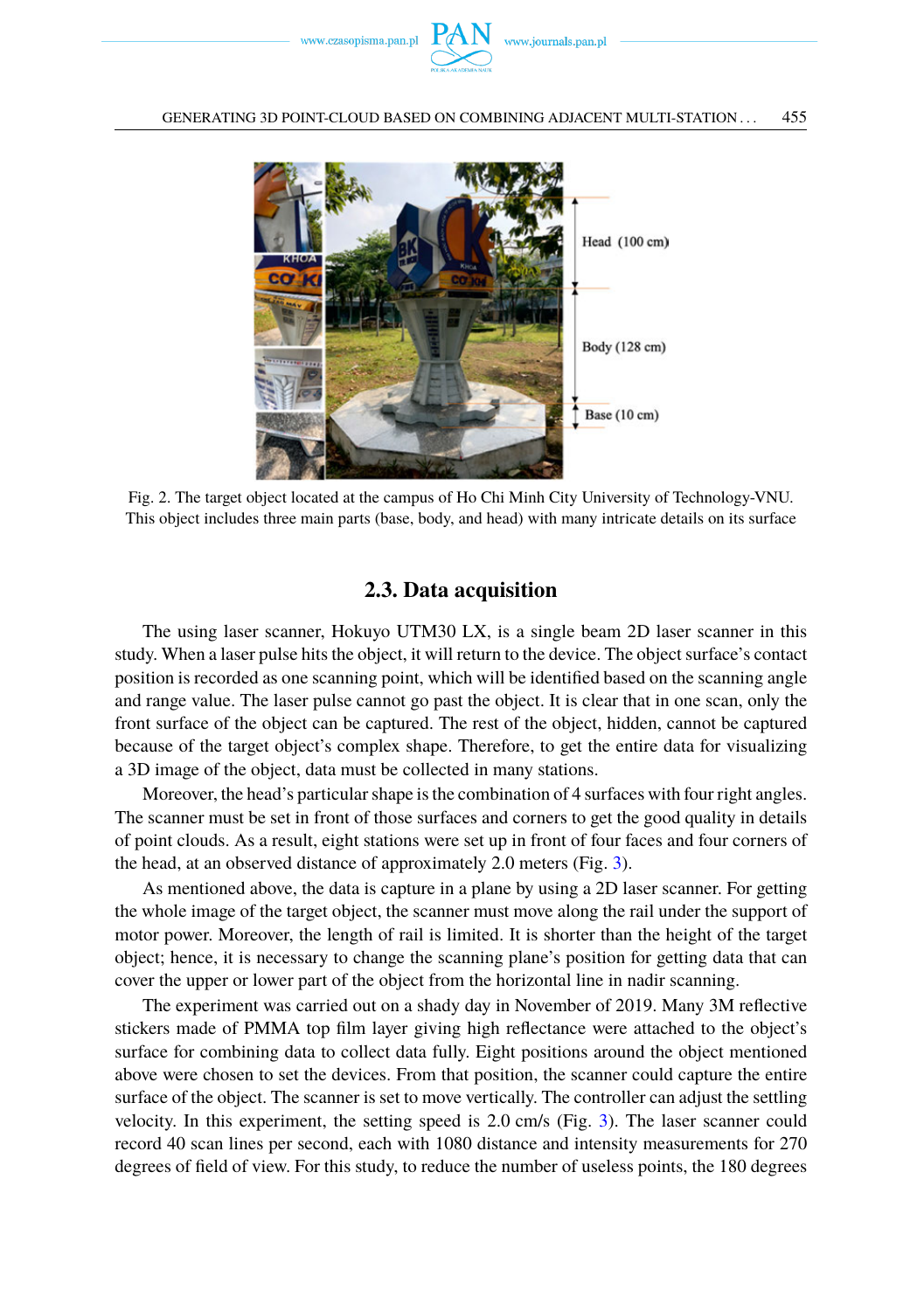

<span id="page-5-0"></span>

Fig. 3. Data acquisition at one viewpoint. (a) The device moves along the rail from the bottom to capture the image of the object. (b) Illustration nadir and (c) oblique scanning

of view is set by the UrgBenri Plus application; therefore, each scan line contains 720 scan points. For collecting the data, the base and body parts are captured in nadir scanning. Because the head part is out of reach in nadir scanning, the scanning plane has adjusted an angle of 30 degrees upward from the horizontal plane to capture data. As a result, 16 raw files (\*.ubh file) are recorded. They correspond to 4 faces and four corners of the object in the nadir and oblique scanning plane. Besides the collected laser data, the size of 20 details of the object is also be measured directly to evaluate the accuracy of the generated point cloud (Fig. [4\)](#page-6-0). The measured result is displayed in detail in Table [2.](#page-5-1)

<span id="page-5-1"></span>

| ID             | Directly measured<br>length (cm) | ID | Directly measured<br>length $(cm)$ |
|----------------|----------------------------------|----|------------------------------------|
| 1              | 0.5                              | 11 | 126.5                              |
| 2              | 51.0                             | 12 | 2.5                                |
| 3              | 44.0                             | 13 | 26.0                               |
| $\overline{4}$ | 26.8                             | 14 | 17.5                               |
| 5              | 26.5                             | 15 | 82.2                               |
| 6              | 9.9                              | 16 | 10.0                               |
| 7              | 1.0                              | 17 | 10.5                               |
| 8              | 21.5                             | 18 | 44.0                               |
| 9              | 7.5                              | 19 | 6.0                                |
| 10             | 98.0                             | 20 | 11.0                               |

Table 2. The size of 20 details of the object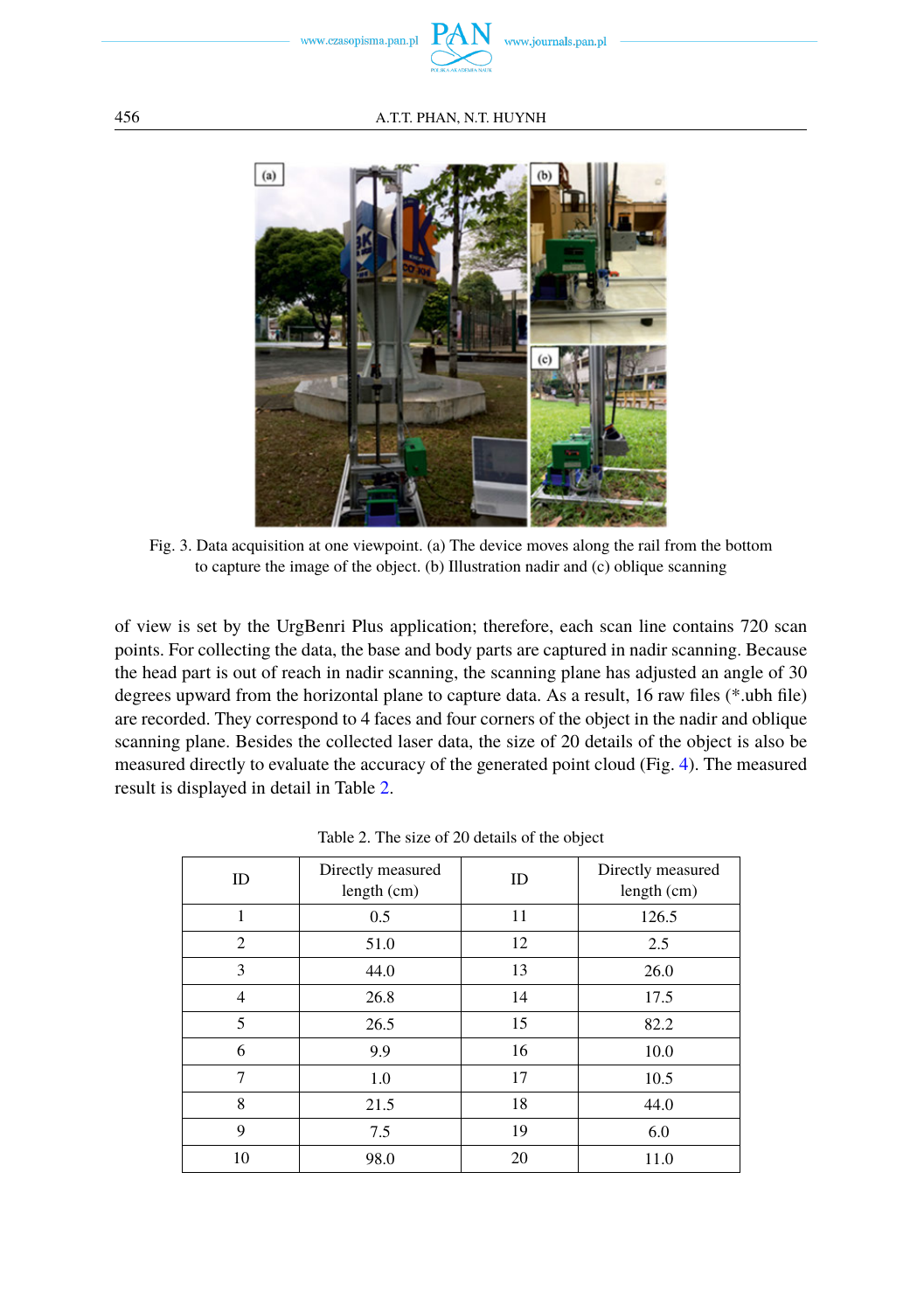

<span id="page-6-0"></span>

Fig. 4. The direct measurement is performed for determining the size of the object. The ID of each detail is numbered

# **3. Data processing**

This paper describes our experiments concerning the generation of accuracy 3D point cloud using 2D laser scanner Hokuyo UTM 30LX. In particular, this section describes 3D point clouds' workflow generating from the raw files (\*.ubh file). Then, adjacent multi-station point clouds would be registered by aligning the correspondent point clouds. Those point clouds are combined and displayed in the same coordinate system. Finally, the resulting point cloud's accuracy is evaluated by checking the visualization and comparing it with the direct measurements.

## **3.1. Point cloud generation from a single scan**

For 3D point cloud generation from data collected by a 2D laser scanner, the first step is converting measured polar coordinates (distance D, horizontal angle  $\theta$ , and oblique angle  $\varphi$ ) into the local laser scanner coordinate system for each scanning line. The laser scanner coordinate system is assumed as a right-hand coordinated system with the origin point located at the device's reflector mirror (Fig. [5\)](#page-7-0). This coordinate system is based on the scanning plane and the direction of the device's movement. In detail, the X-axis is parallel to the slider and point to the direction of movement. The Z-axis is perpendicular to the scanning plane, and its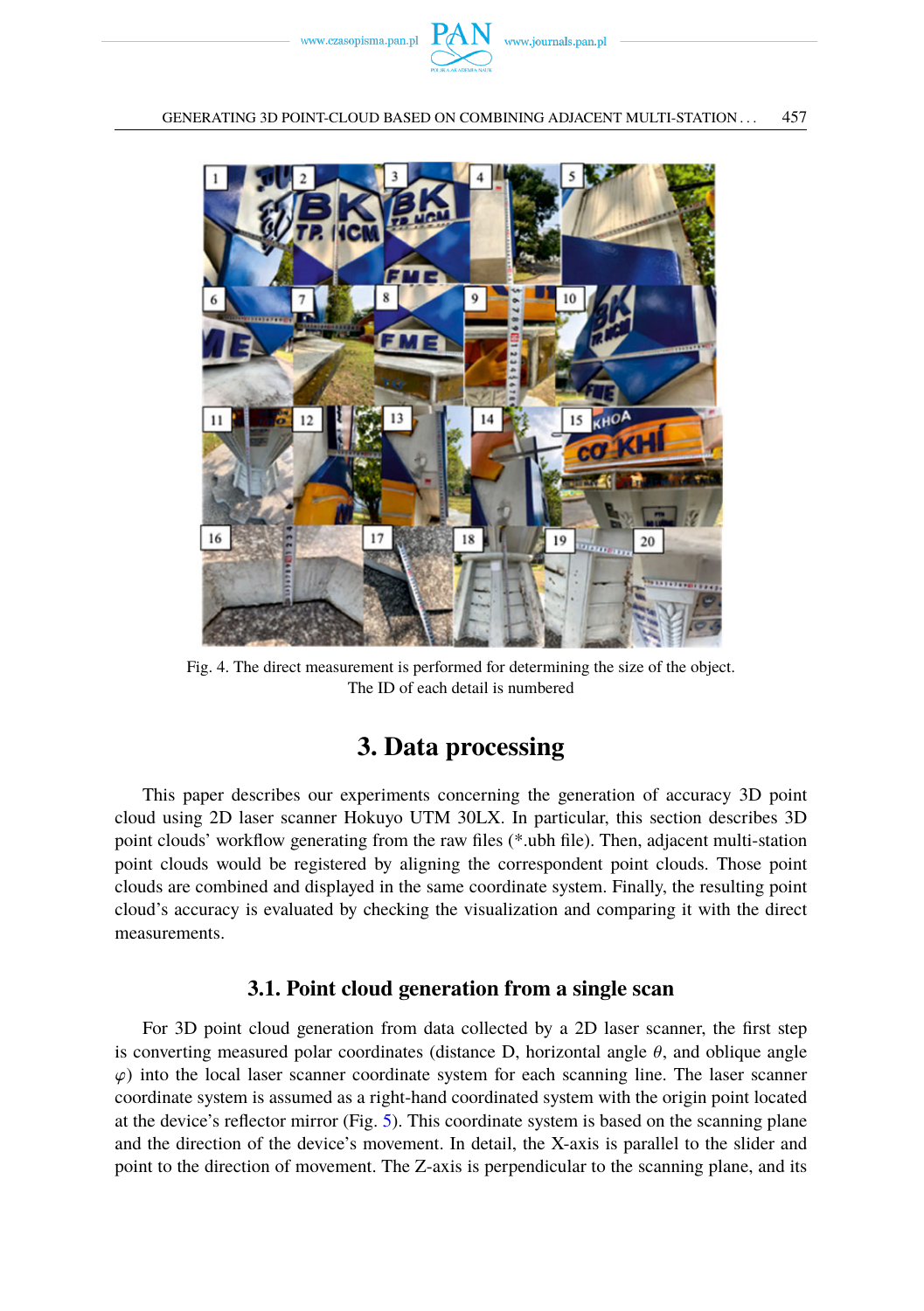positive direction coincides with gravity. The right-hand rule determines the Y-axis. Therefore, the coordinates of the points in the point cloud can be calculated using the formula  $(3.1)$ :

<span id="page-7-1"></span>(3.1)  
\n
$$
x^{LS} = r \cdot \sin \varphi \cdot \cos \theta
$$
\n
$$
y^{LS} = r \cdot \sin \theta
$$
\n
$$
z^{LS} = r \cdot \cos \theta
$$

where:  $(x^{LS}, y^{LS}, z^{LS})^T - 3D$  coordinate of a point in laser scanning coordinate system, *r* – scan range (m),  $\theta$  – scan angle (degree),  $\varphi$  – oblique angle of the scanning plane.

<span id="page-7-0"></span>

Fig. 5. The laser coordinate system. (a) Illustration of the location of scanning point in laser coordinate system top view. The laser coordinate system from slide view in (b) nadir scanning and (a) oblique scanning. The scanning angle is measured from the nadir direction to both sides. The nadir direction is considered as 0 degrees of scanning angle

According to equation  $(3.1)$ , in the case of nadir scanning, all points have  $x^{LS}$  of 0 because of 0 degrees of oblique angle  $\varphi$ . Then, the *X* value was transformed to a new coordinate with the false origin located at the device's starting position on the rail. The *X* coordinate of each scanning plane is estimated and adjusted to the previouslyc-omputed value based on the set velocity. In this way, each scan line will be displayed as a horizontal row on the point cloud. The resulting dense point cloud is organized as non-overlapping scan lines. As a result, the 3D point cloud for one scan is generated. This point cloud will describe the image of objects at one specific viewpoint.

(3.2) 
$$
x = x^{LS} + v \cdot t
$$

$$
y = y^{LS}
$$

$$
z = z^{LS}
$$

where:  $(x, y, z)^T - 3D$  coordinate of a point in an assumed coordinate system for each scan,<br>  $(x^{LS}, y^{LS}, z^{LS})^T - 3D$  coordinate of a point in laser scanning coordinate system,  $v$  – scan speed<br>  $f(x|z) + f(x|z)$  travel time of sca  $T - 3D$  coordinate of a point in an assumed coordinate system for each scan,  $(m/s), t$  – travel time of scanner (s).

For this process, the range value is the primary information (Eq. [3.1\)](#page-7-1). However, the raw file contained many data, such as range, intensity, scanning log time, and timestamp. The \*.ubh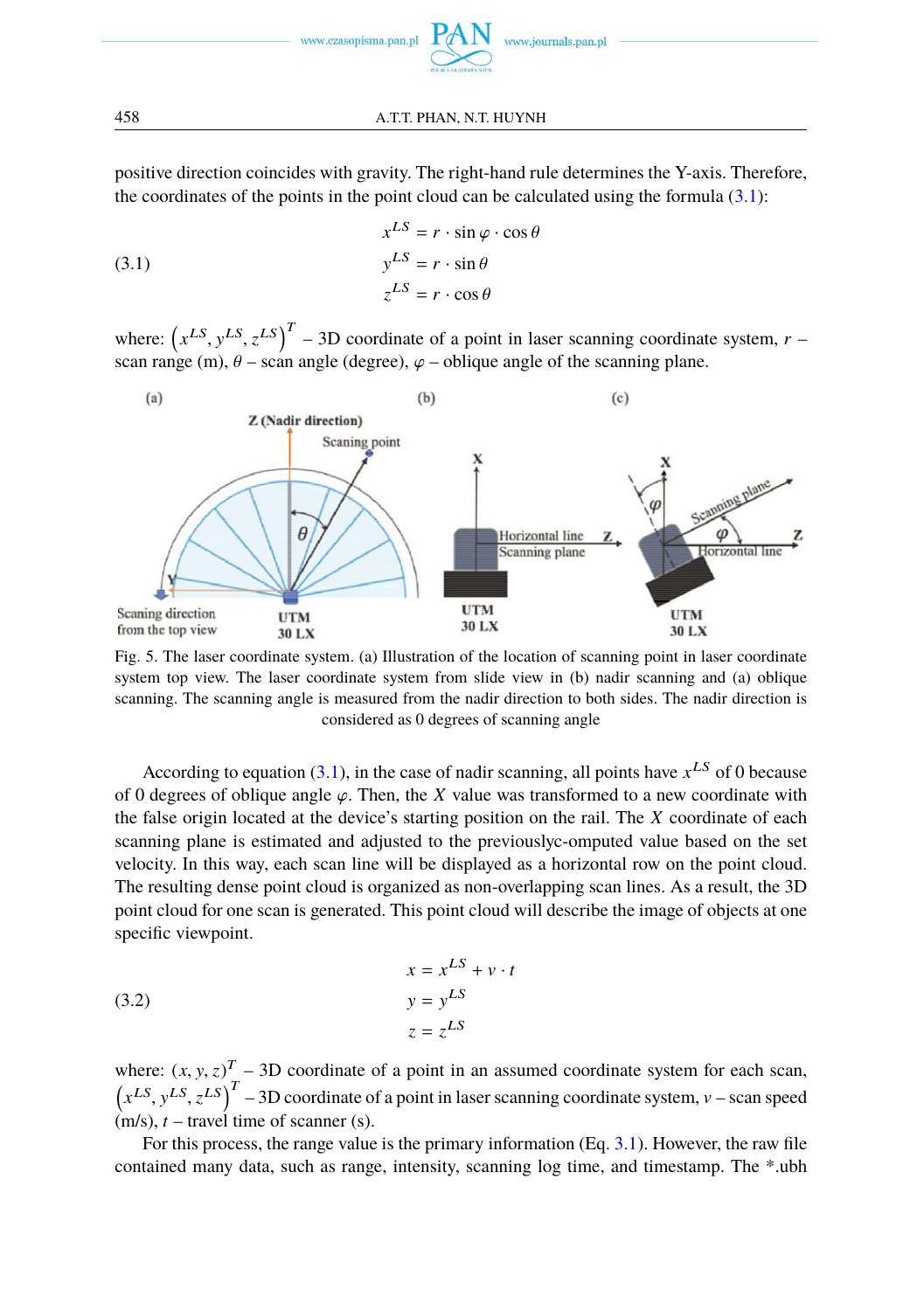file is a generic file that contains sensor information and data. They include the header and data section with a mix of numerical and alphabetical format, and the data section has blocks corresponding to each scan cycle. Each scan cycle has a timestamp of the scan from the sensor, the log time, and scan data of the corresponding timestamp. A semi-colon separates the scan block; each scan block's intensity separator is a vertical bar. This led to difficulty in further analysis. The main problem of this process is to extract the range data from the \*.ubh file. Therefore, the raw files must be detached to access a specific data type for each scanning point. The value of intensity, range data, and log time were then separated and saved to different text files for further analysis. For this, a script is developed in the R language. Then, raw files were read. Range and intensity data are saved to different text files. The range data is used to generate the 3D coordinates of all scanning points by considering the scanning angle, the scanning plane's tilt angle, and the scanner's movement speed as the mentioned process.

### **3.2. Registering data from multi-scanning stations**

As mentioned above, the target object was obtained from eight viewpoints. In each viewpoint, both nadir and oblique scanning were carried out. In total, this experiment contained 16 separate scans, and 16 point clouds are correspondingly generated. They have outlier and noisy points because of the large setting field of view. They are also partially overlapped because they described the same object from different viewpoints. However, they are displayed in other independent 3D coordinate systems. Those point clouds needed to be registered to generate a resulted point cloud in a united coordinate system. In detail, The outlier of 16 point clouds is manually removed to reduce the data size. Then, two point clouds of each viewpoint are aligned by applying an affine transformation (eq. [3.3\)](#page-8-0). For this, at least three tie points are required to compute the translation, rotation, and scale parameters. It means that one reference system will become the primary, and all other points will recompute the new coordinate in the primary system. In this study, four tie points should be selected to ensure the accuracy of the transformation process. Then, the least square method is applied to compute seven transformed parameters. The reflectance targets that signalize tie points are measured from adjacent scans to combine the data acquired at each viewpoint. Because of the object's complex shape, several specific positions on the object's surface are also chosen for this transformation process. This process is done from all viewpoints. Finally, eight point clouds corresponding to eight views are aligned by applying the same process. The main goal of this process is to set up a common reference system for whole point clouds.

<span id="page-8-0"></span>(3.3) 
$$
\begin{bmatrix} x \\ y \\ z \end{bmatrix}^{primary} = \begin{bmatrix} T_x \\ T_y \\ T_z \end{bmatrix} + s \cdot R(\varphi, \lambda, \omega) \begin{bmatrix} x \\ y \\ z \end{bmatrix}^{reference}
$$

where:

r ſ I I ł I L *x* y *z*  $\overline{1}$ 1  $\overline{\phantom{a}}$  $\overline{\phantom{a}}$  $\overline{\phantom{a}}$  $\overline{\phantom{a}}$ J *primary* – denote the coordinates of a point in the primary coordinate system,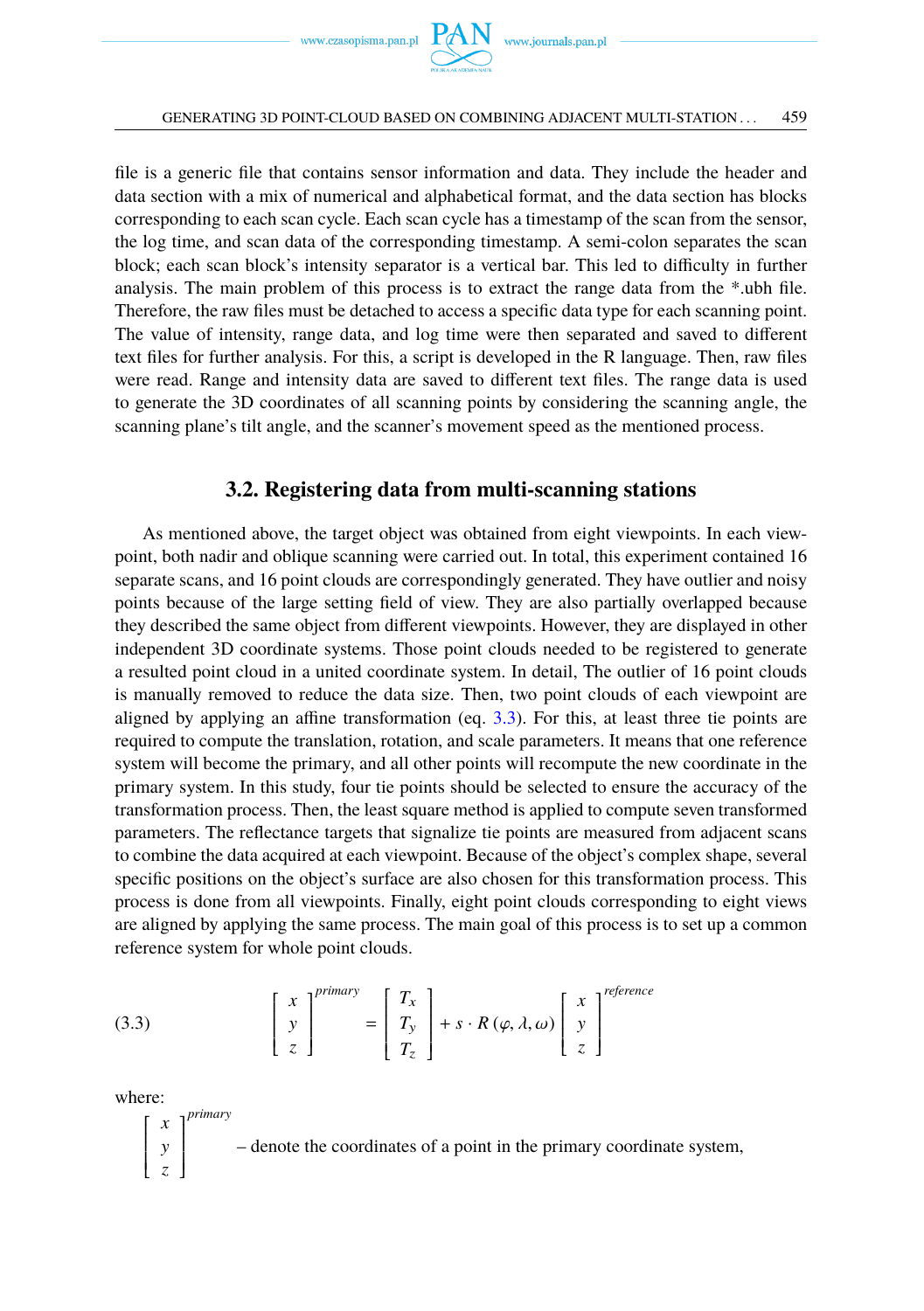

r ſ ł I I I L *x* y *z*  $\overline{1}$ 1  $\overline{\phantom{a}}$  $\overline{\phantom{a}}$  $\overline{\phantom{a}}$  $\overline{\phantom{a}}$ J *reference* – indicate the coordinates of a point in the reference coordinate system,  $\begin{bmatrix} 1 \\ 1 \\ 1 \end{bmatrix}$ L *T*x *T*y  $T_z$  $\begin{bmatrix} 1 \\ 1 \end{bmatrix}$ – denote the translation parameters,

*s* – scalling factor,  $R(\varphi, \lambda, \omega)$  – denote the rotation matrix of three rotation angle in *x*-, *y*and *z*-axis.

### **3.3. Evaluating the quality of resulted point cloud**

The point cloud quality is evaluated through several factors such as point density, detail, distortion, clarity of detail of the objects, and the dimensional accuracy of each part. The point density is computed based on the average distance between points in each scan line and the moving speed of the device. The distortion and granularity of the objects are determined directly on each point cloud. The dimensional accuracy of the cloud is checked through the results of direct measurements and measurements on the point cloud. Twenty details have been measured for the evaluated process (Table [2\)](#page-5-1). Finally, the root mean square error is computed to accurately measure the point cloud regarding the object's geometry.

## **4. Results**

By following the data processing, 16 dense point clouds are created from 16 single scans of data. 8 point clouds are generated from nadir scanning data, and the remaining 8 point clouds are generated from oblique scanning data. They are referenced to different coordinate systems. Each point cloud contains approximately 280.000 points. With the moving velocity of 2 cm/s, the line distance is approximately 0.5 cm. The point spacing in one scan line is approximate 1.0 cm at the observed length of 2 m. Therefore, the estimated point density is two hundred thousand points per square meter. With such a dense point density, the point cloud is expected to display enough detailed object elements. Then the object's concrete surface will more or less affect the reflectivity of the scan points. It can affect the clarity of objects in 3D visualization. The experiment was conducted in the afternoon when it was shady, so most point clouds show similar reflectance values. The difference in the intensity of reflections on the object's surface helps to show the details of the object clearly (Fig. [6\)](#page-10-0).

In general, the point cloud character can be read directly in a single scan; each minor character with 5 mm in width is also displayed clearly (Fig. [6a\)](#page-10-0). The hump parts with a height of 1 cm also are captured. The captured point cloud has a scale of 1:1. Several features on the object measured on the point cloud are compared to the directly measured value. As a result, two details cannot be observed from the point cloud because of errors caused by oblique scanning. On both sizes, the point cloud and the object, the rest of the details are similar (Fig. [7\)](#page-10-1). The errors were computed by taking the difference between measured data on the point cloud and the directly measured data. As a result, the maximum error of 2.4 cm is obtained for the detail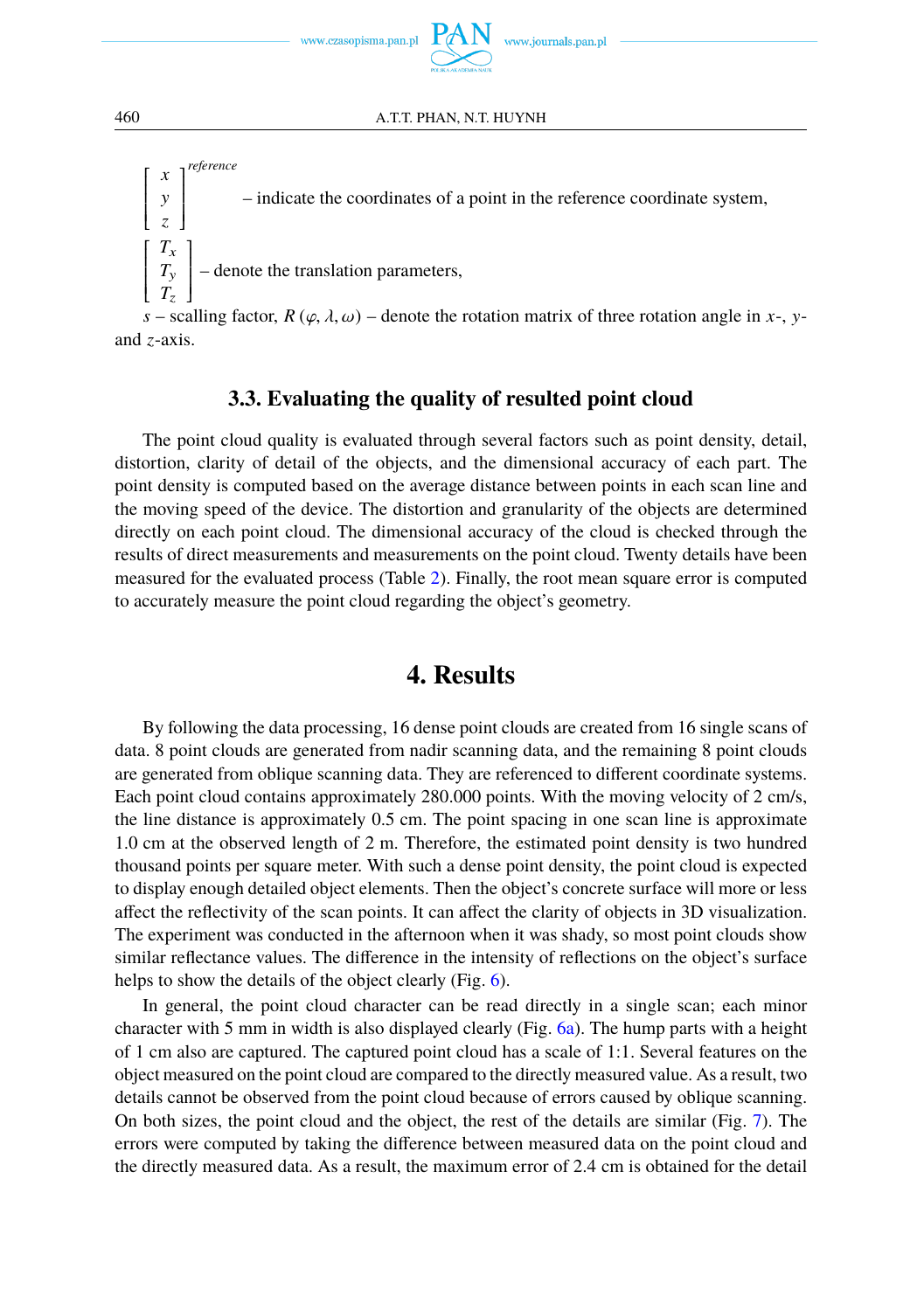

<span id="page-10-0"></span>

Fig. 6. The point clouds generated from one viewpoint in the case of (a) nadir and oblique scanning. The poor quality in oblique scanning is shown clearly in the overlap area displayed inside the rectangle. A part of the object cannot be visualized correctly

<span id="page-10-1"></span>

Fig. 7. The comparison of length measured on the point cloud and the object

number 6 (ID = 6) (Fig. [8\)](#page-11-0). This detail locates in the head part of the object is partially hidden from oblique viewing. In particular, the achieved RMSE is approximate  $\pm 1.5$  cm.

As mentioned above, outliers of each point cloud are manually removed. Thanks to this process, the size of generated point clouds is reduced. It allows the data processing process to be performed faster. Then, the point clouds are aligned for the affine transformation process. Four tie points are selected for each group of two continuous point clouds, and their coordinates are used to compute seven transformed parameters by applying the least square method. The scaling factor in all cases is near 1.0. As a result, the coordinates of all points in the reference point cloud is recomputed into the primary point cloud's coordinate system. The combination of two point clouds leads to the increasing of points at overlap parts. Therefore, duplicated points will be removed for the best quality of the point cloud. Some object features have no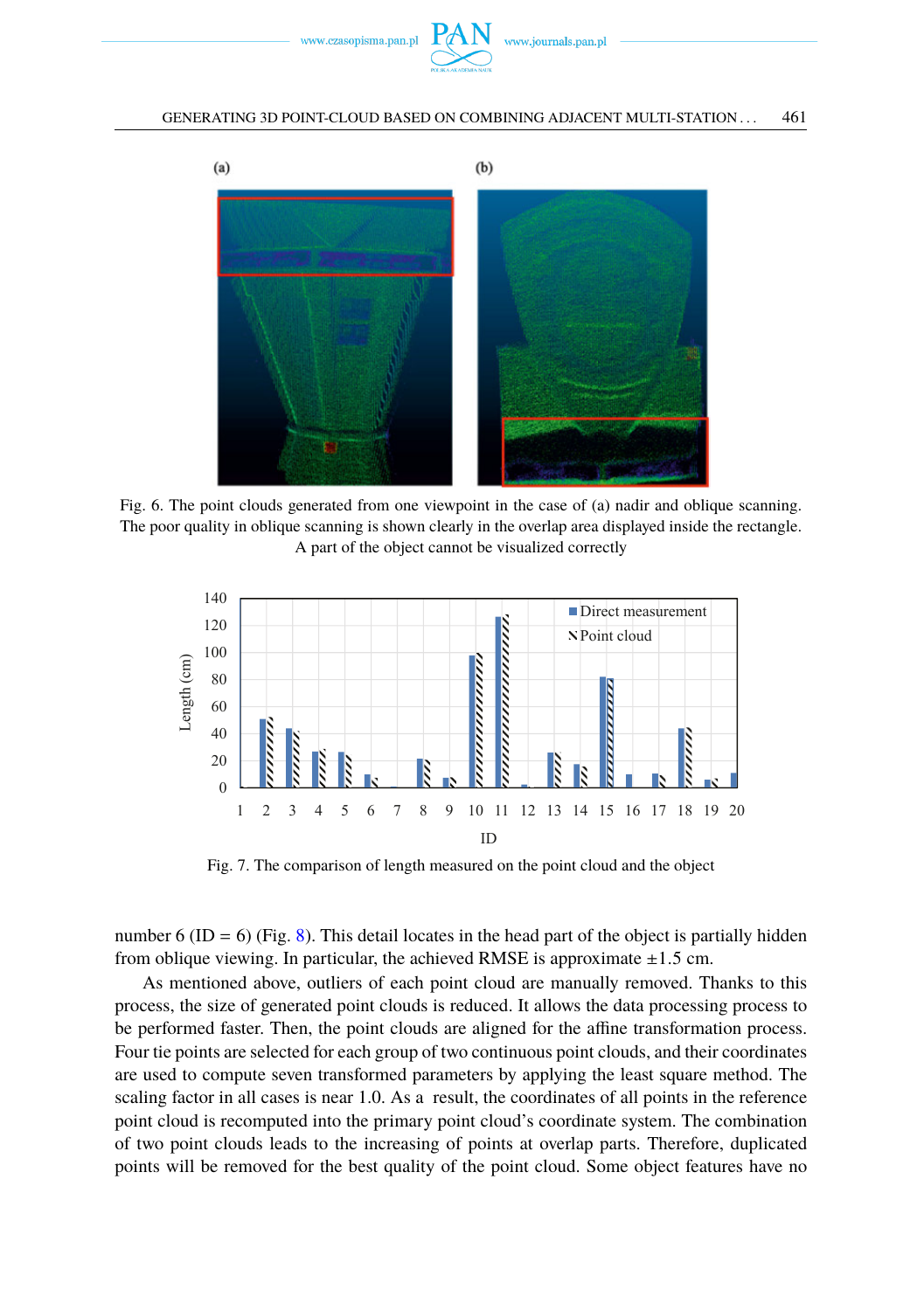

<span id="page-11-0"></span>

Fig. 8. The error of each measured side

data because the top head portion cannot be captured in nadir and oblique scanning planes. However, the detail in the rest of the model is obvious. In general, the generated 3D point cloud is suitable for a good overview of the object. The generated 3D point cloud combined 16 separated point clouds at eight viewpoints (Fig. [9\)](#page-11-1). It is displayed in a united coordinate system with the false origin located at the device's start point at one of eight viewpoints. As a result, the point cloud contained approximately 1.4 billion points. It is very dense. The corners or small details on the object's surface can be visualized clearly. The corrected point cloud still contains noisy points, especially edge parts and corners. A filter is applied to remove them by using the k-nearest neighbor algorithm to remove the noisy component. However, the noisy points cannot be removed completely.

<span id="page-11-1"></span>

Fig. 9. The generated point cloud of the object. (a) the results from single scans at eight viewpoints; two first columns show the result of nadir scanning, and the rest point clouds are the results of oblique scanning. (b) The combined point cloud is visualizing the object in 3D. The generated point cloud still contains noisy points especially, edge parts and corners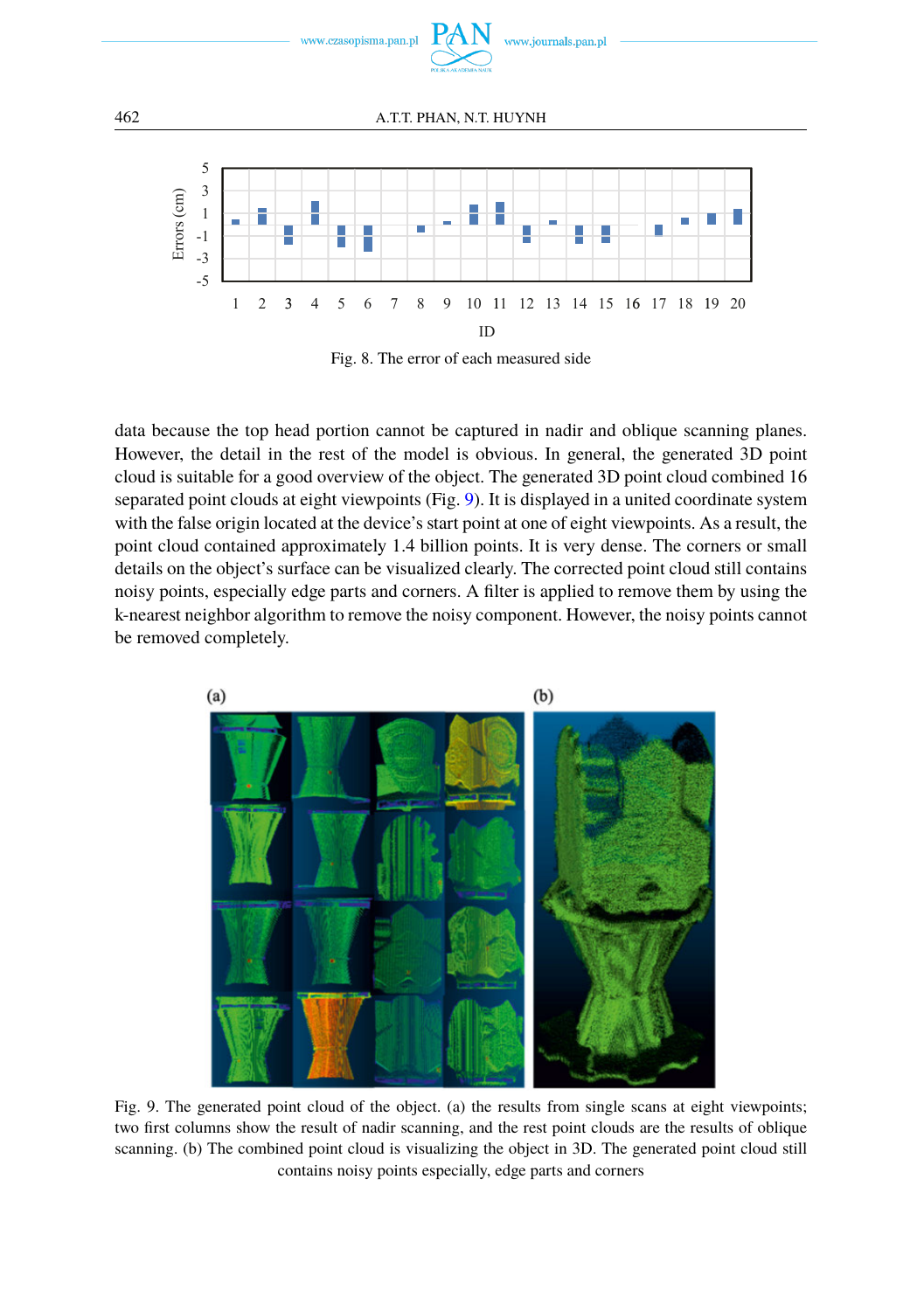

GENERATING 3D POINT-CLOUD BASED ON COMBINING ADJACENT MULTI-STATION . . . 463

# **5. Discussion**

This study displays the processing of collecting and generating precise 3D point clouds from a non-survey grade laser scanner Hokuyo UTM 30 LX. According to the proposed data processing, a self-developed script in R language generates the point cloud for single scans. As a result, 16 single point clouds were generated from 8 nadir and eight oblique scanning times. Because of the limited length of the rubber rail, at one viewpoint, the device cannot capture the whole face of the object in nadir scanning. Therefore, the oblique scanning was set up to capture the head portion of the object. By applying oblique scanning, the object's parts which higher than the device's installation height could be obtained. Depending on the stability of speed movement and boresight angles, the point-clouds quality is directly influenced.

In comparison, the nadir scanning plane's point cloud has better quality than the one collected in the case of the oblique scanning plane. For instance, in the overlay part of two scans from one viewpoint, the nadir scan displays a clear image. In contrast, many ghost points in oblique scanning make a different visualization of the object (Fig. [6\)](#page-10-0). It affects the quality of the final point cloud. Moreover, some parts cannot be captured because of the oblique direction. This object has many edges and corners, so the ghost points caused by diagonal scanning may affect the generated point cloud's quality. In general, the quality of the point cloud is good, with a dense density of points. Therefore, small details of the object's surface can be visualized clearly. However, in the oblique point cloud, the 3D shape visualized from the point cloud has a slight skew. This is caused by the un-straight of the rail because of the abundance of the ground surface. The mark points on the frame mark the oblique angle. It may lead to incorrect results in measuring the tilted angle. As a result, the effect of oblique scanning cannot be entirely removed by applying the proposed process. The generated point cloud might display a slight skew in the shape of the target object. Moreover, some parts of the object have no data in case of oblique scanning. It clear that the hidden part from the viewpoint cannot be captured. That explains why the quality of oblique point clouds is not so good as nadir point clouds.

The outlier points are then removed manually. As a result, the rest of the points contain the information of the object. However, ghost points appear at the edge parts and corners. It is complicated to remove those noises. Ghost points imply the incorrect position of the scanning point. They lead to distortion in the shape of 3D visualizing from the point cloud. They may affect the point-cloud quality, especially for the subsequent analysis of generating a 3D model automatically from the point cloud. Therefore, to enhance point clouds' quality, it is better to apply methods for removing ghost points. Therefore, a filter is used to empty these ghost points based on the k-nearest neighbor algorithm. Finally, many ghost points are removed.

The combination of 16 single point clouds is a challenge in this study. First, according to the data processing order, two point clouds at the same viewpoint are combined. Then, point clouds at eight viewpoints are combined to get the object's full 3D point cloud in a united coordinate system. For each transformation process, four tie points are chosen for the affine transformation. The least-square method is applied to identify the translation, scale, and rotation parameters. The chosen tie point's position affects the accuracy of the transformation process; therefore, this step has to be performed many times. Cross-sections at the overlapping portion are checked to make sure that two-point clouds were matched entirely. All computed scaling factors are approximate 1.0. This result confirms that all point clouds were generated at the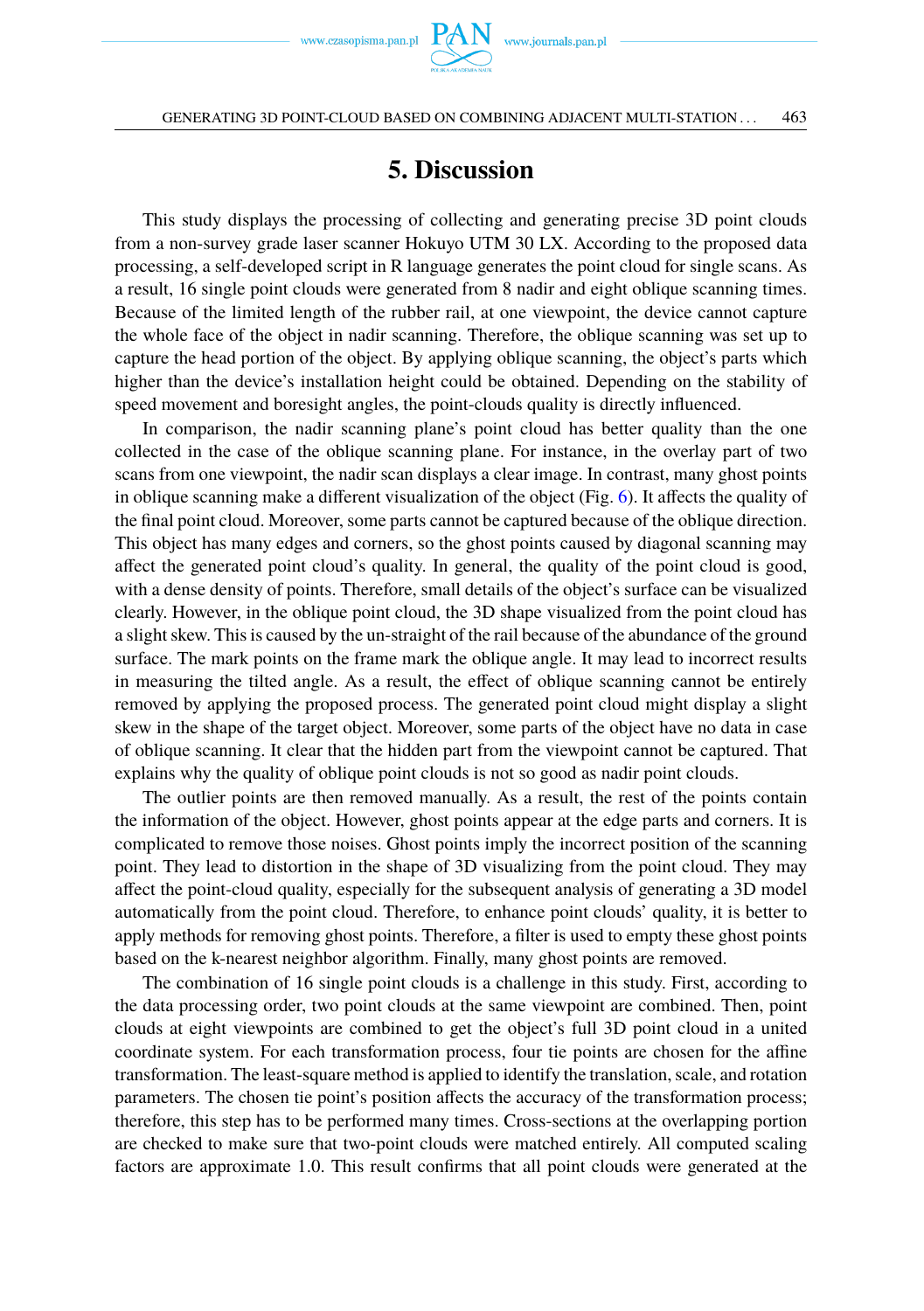www.czasopisma.pan.pl

www.journals.pan.pl

464 A.T.T. PHAN, N.T. HUYNH

same scale despite different viewpoints. Each point cloud consists of approximately 280.000 points. After removing the outliers and doing combinations, the resulting point cloud consists of 1.4 billion points (object only) and represents the object in 3D with great detail. The scan point reflectance intensity depends on the position, angle of incidence, and material surface. Therefore, the difference in reflection intensity makes the details on the point cloud more clearly visible. In detail, the small part of the object can be shown clearly, such as bumps on the surface of the body or head part. Their size can be measured directly on the point cloud. For instance, ridges of 1 cm high on object's surface can be visually identified on the point cloud. Moreover, the small character can be read (Fig. [6\)](#page-10-0). The geometric shape of the object in the cloud is similar to its actual form. Only minor distortions are detected in the clouds obtained from the oblique scan. However, this has a negligible effect on the quality of the resulted point cloud. This technique mentioned in this study is good for getting more detailed information on the object's surface. For direct measurement, it very difficult to collect such detailed information. A comparison with the measured data is performed to analyze its geometrical accuracy. The most considerable variations of 2.4 cm can be found at the head of the object. Based on the analysis results, most of the significant geometrical errors are in the head of the object, where it is recorded by oblique observations (Fig. [8\)](#page-11-0). There are two measurement positions (ID =  $7$  and ID = 16) that cannot be determined on the model due to being obscured by the oblique scan. Most of the samples measured in other parts have minor geometric errors with approximately 1 cm of magnitude. This confirms that the quality of the oblique point clouds is not so good as that of the nadir point clouds. In general, the resulted point cloud is achieved with the deviations RMSE of  $\pm$  1.5 cm. The generated result is valuable input data for further data processing to develop a 3D model. The quality of the point cloud is also sufficient for measurements in the object and for building reconstruction. In detail, we can measure the size of any part of the object and compare the directly-measured data for checking. Beyond measuring the point cloud, it is possible to use the point cloud for visual inspection, such as detecting an object or visualizing the old construction's newly designed parts.

Besides the above-mentioned achievements, this study's main problem is missing data and ghost points in oblique scanning. For this, it better to develop a system for capturing data in nadir scanning only. The limited length of the rail reduces the flexibility of data collection. It is better to attach the device on a more flexible platform than a frame. A UAV-based laser scanner is an expected system. The laser scanner used in this system is a low-weight device. It is possible to attach this device to a low-cost UAV for collecting data. The data processing for this process is complicated; However, the device can capture complete information of the object. In general, the resulting point cloud in this study is sufficient to give an overview of the measured object, and the measurement can be made directly on the point cloud. Moreover, it can automatically generate the 3D model of an object by applying many structure analyses.

On the other hand, it takes time for data processing. There is no business software for processing the raw data collected by a 2D laser scanner. Therefore, it needs to develop the script for generating the point cloud from the raw file before using open-source software for the point cloud analysis. The low-cost device and open-source software can be considered as a solution for using laser scanners for small projects with the narrow economic resources in developing countries.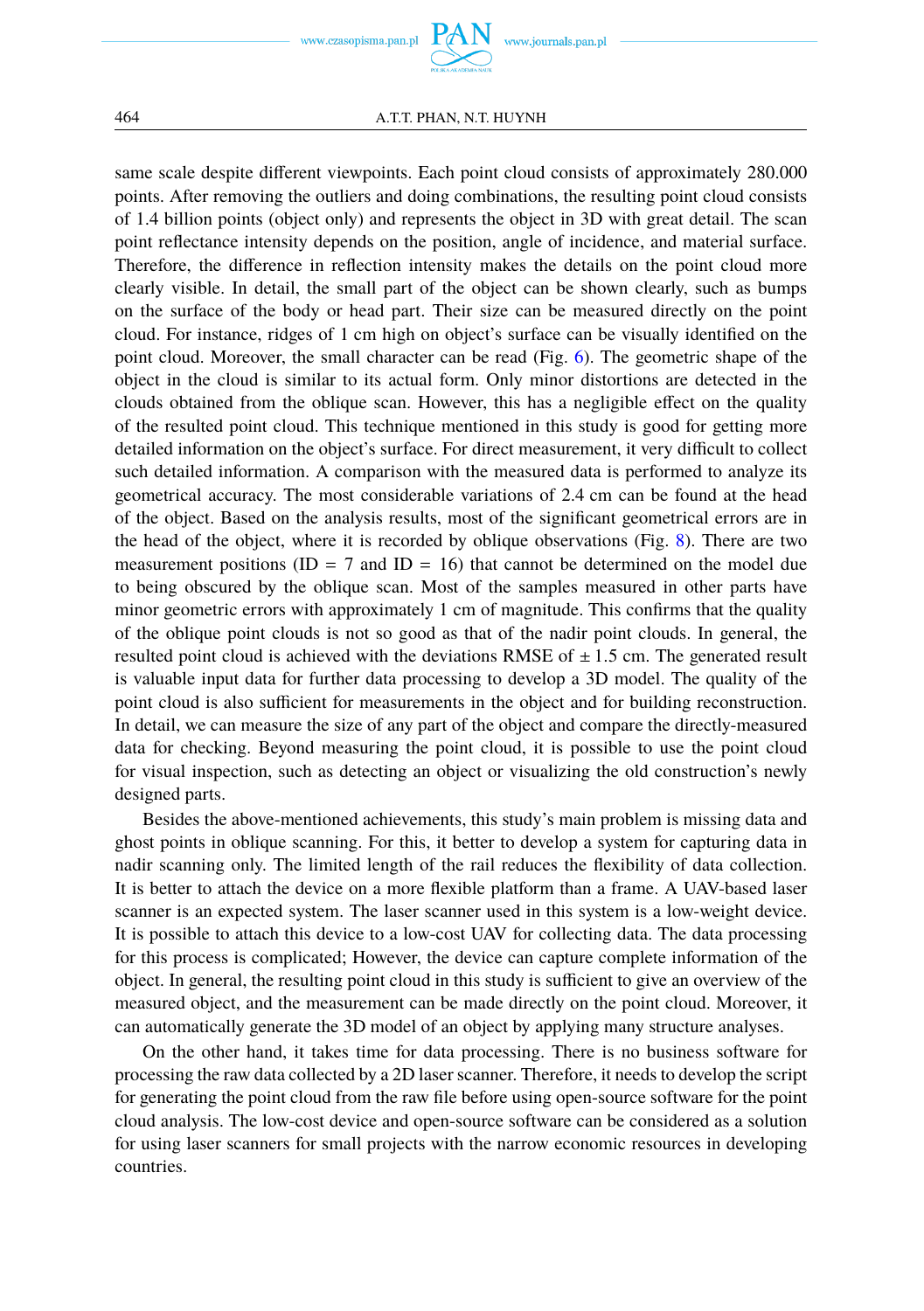

# **6. Conclusion**

This study has confirmed the ability to generate a 3D point cloud from this non-grade surface laser scanner. In detail, this paper presents the generation of 3D point clouds based on data from a 2D laser scanner, the Hokuyo UTM 30LX. Processing data processing from raw data (\*.uhb file) to the 3D object points is done by a self-developed R script based on the proposed data processing process. The resulting 3D point cloud combined from 16 single point clouds consists of 1.4 million points (object only) and represents the object in great detail. This result shows the ability to combine nadir and oblique scanning to capture and visualize 3D objects using a 2D scanner. The resulting point cloud is dense in clarity and detail. Its geometrical accuracy is analyzed by comparing it with the measured data. As a result, the maximum absolute deviation is 2.4 cm. The RMSE is approximate  $\pm$  1.5 cm. From this result, we can also reconstruct the object's 3D model for other purposes, such as making a copy. Moreover, the expert can check the object's current quality directly on the 3D point cloud or with a visual inspection, such as damage detection. The quality of the point cloud is also sufficient for measuring purposes; however, the 3D point cloud's quality depends directly on the device's stability when it is moving. The limitation of the rail length is an opposing point of this system in this study. Oblique scanning is not as good as nadir scanning because of lacking information. It is soon better to develop a mobile laser scanning system for flexible collect data in nadir scanning. Moreover, UAV – based laser scanning system is a good idea for collecting information from above. From this, the experts can be indirectly testing the quality of construction. Although data processing takes time, the low-cost 2D laser scanner is suitable for a small project in developing countries. By combining with photogrammetry, this system can support the data have good quality enough for checking purposes the quality of in-built or built construction.

### **Acknowledgements**

The research work presented in this paper has been funded by Ho Chi Minh City University of Technology-VNU-HCM under grant number To-KTXD-2019-04.

### <span id="page-14-0"></span>**References**

- <span id="page-14-1"></span>[1] A. Berenyi, T. Lovasand, and A. Barsi, "Terrestrial laser scanning – civil engineering applications, International Archives of Photogrammetry". Remote Sensing and Spatial Information Sciences, vol. 38, Part 5, Commission V Symposium, Newcastle upon Tyne, UK. 2010.
- [2] M. Dassot, T. Constantand, and M. Fournier, "The use of terrestrial LiDAR technology in forest science: application fields, benefits and challenges". Annals of Forest Science, vol. 68, pp. 959–974, 2010, DOI: [10.1007/s13595-](https://doi.org/10.1007/s13595-011-0102-2) [011-0102-2.](https://doi.org/10.1007/s13595-011-0102-2)
- [3] R. Thakur, "Scanning LIDAR in advanced driver assistance systems and beyond: Building a road map for next-generation LIDAR technology". in IEEE Consumer Electronics Magazine, vol. 5, no. 3, pp. 48–54, July 2016.
- <span id="page-14-2"></span>[4] Y. Yin and Y. Antonio, "Application of 3D laser scanning technology for image data processing in the protection of ancient building sites through deep learning". Image and Vision Computing, vol. 102, 2020, DOI: [10.1016/j.imavis.2020.103969.](https://doi.org/10.1016/j.imavis.2020.103969)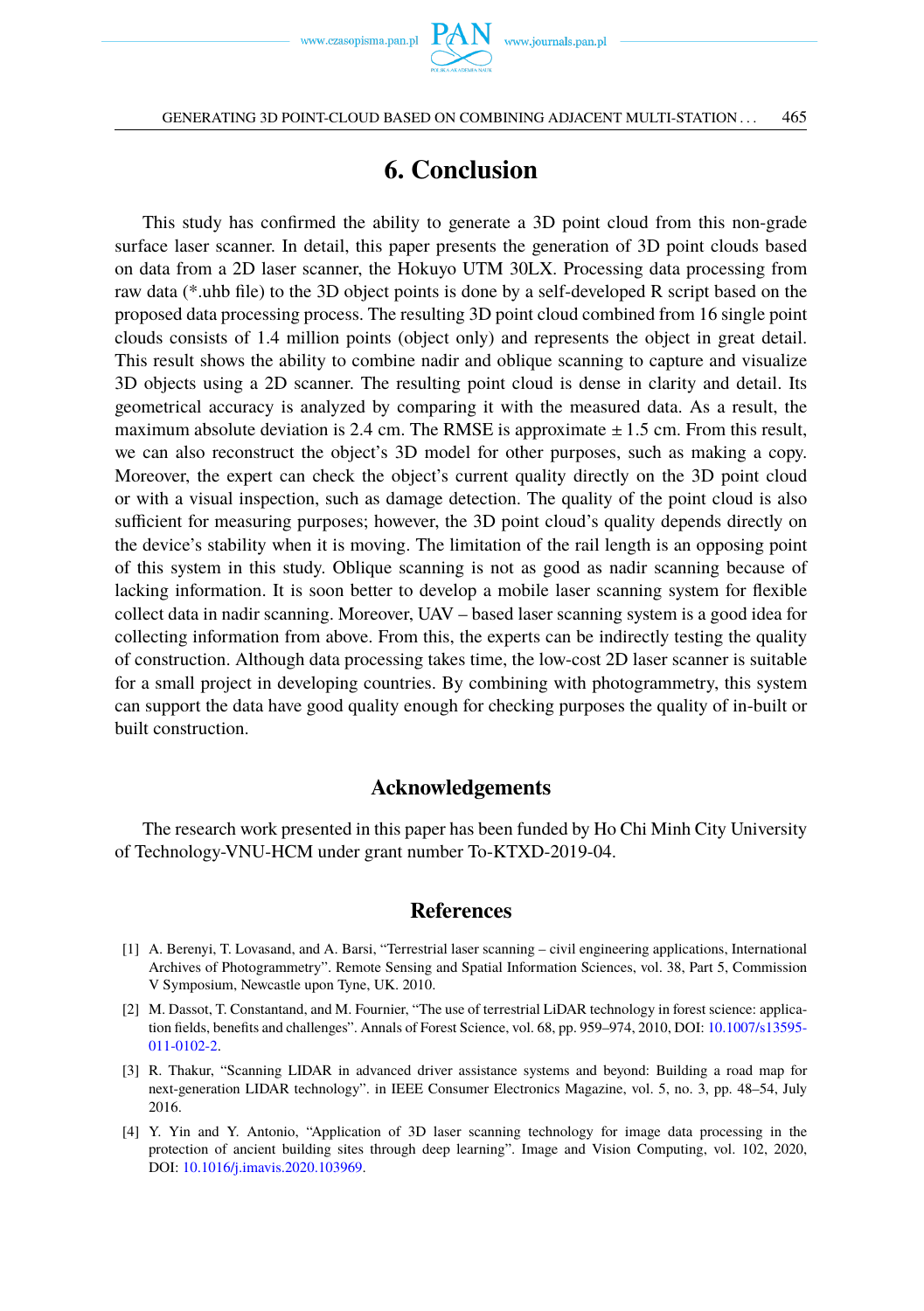www.czasopisma.pan.pl

- <span id="page-15-0"></span>[5] J. Balsa-Barreiro and D. Fritsch, "Generation of visually aesthetic and detailed 3D models of historical cities by using laser scanning and digital photogrammetry". Digital Applications in Archaeology and Cultural Heritage, vol. 8, pp. 57–64, 2018, DOI: [10.1016/j.daach.2017.12.001.](https://doi.org/10.1016/j.daach.2017.12.001)
- <span id="page-15-1"></span>[6] R. Napolitano, M. Hessand, and B. Glisic, "Integrating non-destructive testing, laser scanning, and numerical modeling for damage assessment: the room of the elements". Heritage, vol. 2, pp. 151–168, 2019, DOI: [10.3390/heritage2010012.](https://doi.org/10.3390/heritage2010012)
- <span id="page-15-2"></span>[7] Y.Y. Su, Y.M.A. Hashashand, and L. Y. Liu, "Integration of construction as-built data via laser scanning with geotechnical monitoring of urban excavation". Journal of Construction Engineering and Management, vol. 132, no. 12, 2006.
- <span id="page-15-3"></span>[8] E.S. Park and H.C. Seo, "Risk analysis for earthquake-damaged buildings using point cloud and BIM data: a case study of the Daeseong apartment complex in Pohang, South Korea". Sustainability, vol. 13, no.2, p. 456, 2021, DOI: [10.3390/su13020456.](https://doi.org/10.3390/su13020456)
- <span id="page-15-4"></span>[9] F. Bosché, et al., "The value of integrating Scan-to-BIM and Scan-vs-BIM techniques for construction monitoring using laser scanning and BIM: The case of cylindrical MEP components". Automation in Construction, vol. 49, part B, pp. 201–213, 2015, DOI: [10.1016/j.autcon.2014.05.014.](https://doi.org/10.1016/j.autcon.2014.05.014)
- [10] D. Rebolj, et al., "Point cloud quality requirements for Scan-vs-BIM based automated construction progress monitoring". Automation in Construction, vol. 84, pp. 323–334, 2017, DOI: [10.1016/j.autcon.2017.09.021.](https://doi.org/10.1016/j.autcon.2017.09.021)
- [11] G. Rocha, et al., "A Scan-to-BIM methodology applied to heritage buildings". Heritage, vol. 3, no. 1, pp. 47-67, 2020, DOI: [10.3390/heritage3010004.](https://doi.org/10.3390/heritage3010004)
- <span id="page-15-5"></span>[12] M.E. Esfahani, et al., "Quantitative investigation on the accuracy and precision of Scan-to-BIM under different modelling scenarios". Automation in Construction, vol. 126, 2021.
- <span id="page-15-6"></span>[13] Q. Wangand and M.K. Kim, "Applications of 3D point cloud data in the construction industry: A fifteen-year review from 2004 to 2018". Advanced Engineering Informatics, vol. 39, pp. 306–319, 2019.
- <span id="page-15-7"></span>[14] T. Wang and Z. Xiong, "Methods of As-is BIM reconstruction using point cloud data for existing buildings". IOP Conference Series: Earth and Environmental Science, Bristol, vol. 676, no. 1, 2021.
- <span id="page-15-8"></span>[15] Y. He, et al., "Real-time 3D reconstruction of thin surface based on laser line scanner". Sensors, vol. 20, no. 2, p. 534, 2020, DOI: [10.3390/s20020534.](https://doi.org/10.3390/s20020534)
- <span id="page-15-9"></span>[16] A.A. Al-Temeemyand S.A. Al-Saqal, "Laser-based structured light technique for 3D reconstruction using extreme laser stripes extraction method with global information extraction". Optics and Laser Technology, vol. 138, 2021, DOI: [10.1016/j.optlastec.2020.106897.](https://doi.org/10.1016/j.optlastec.2020.106897)
- [17] F. Javadnejad, et al., "Dense point cloud quality factor as proxy for accuracy assessment of image-based 3D reconstruction". Journal of Surveying Engineering, vol. 147, no. 1, February 2021.
- <span id="page-15-10"></span>[18] J.C. White, et al., "Comparing ALS and image-based point cloud metrics and modelled forest inventory attributes in a complex coastal forest environment". Forests, vol. 6, no. 10, 2015, DOI: [10.3390/f6103704.](https://doi.org/10.3390/f6103704)
- [19] J.L.R. Jensen and A.J. Mathews, "Assessment of image-based point cloud products to generate a bare earth surface and estimate canopy heights in a woodland ecosystem". Remote Sens, vol. 8, no. 1, p. 50, 2016, DOI: [10.3390/rs8010050.](https://doi.org/10.3390/rs8010050)
- [20] F. Javadnejad, et al., "A photogrammetric approach to fusing natural colour and thermal infrared UAS imagery in 3D point cloud generation". International Journal of Remote Sensing, vol. 41, no. 1, pp. 211–237, 2020.
- [21] G. Karakas, et al., "Derivation of earthquake-induced landslide distribution using aerial photogrammetry: the January 24, 2020, Elazig (Turkey) earthquake". Landslides, vol. 18, pp. 2193–2209, 2021, DOI: [10.1007/s10346-](https://doi.org/10.1007/s10346-021-01660-2) [021-01660-2.](https://doi.org/10.1007/s10346-021-01660-2)
- <span id="page-15-11"></span>[22] N. Cenni, S. Fiaschi, and M. Fabris, "Integrated use of archival aerial photogrammetry, GNSS, and InSAR data for the monitoring of the Patigno landslide (Northern Apennines, Italy)", Landslides, vol. 18, 2021, DOI: [10.1007/s10346-021-01635-3.](https://doi.org/10.1007/s10346-021-01635-3)
- <span id="page-15-12"></span>[23] A. Guarnieri, N. Milanand , and A. Vettore, "Monitoring of complex structure for structural control using Terrestrial Laser Scanning (TLS) and photogrammetry". International Journal of Architectural Heritage, vol. 7, no. 1, pp. 54–67, 2013.
- [24] I. Aicardi, et al., "Integration between TLS and UAV photogrammetry techniques for forestry applications". iForest vol. 10, no. 1, pp. 41–47, 2016.